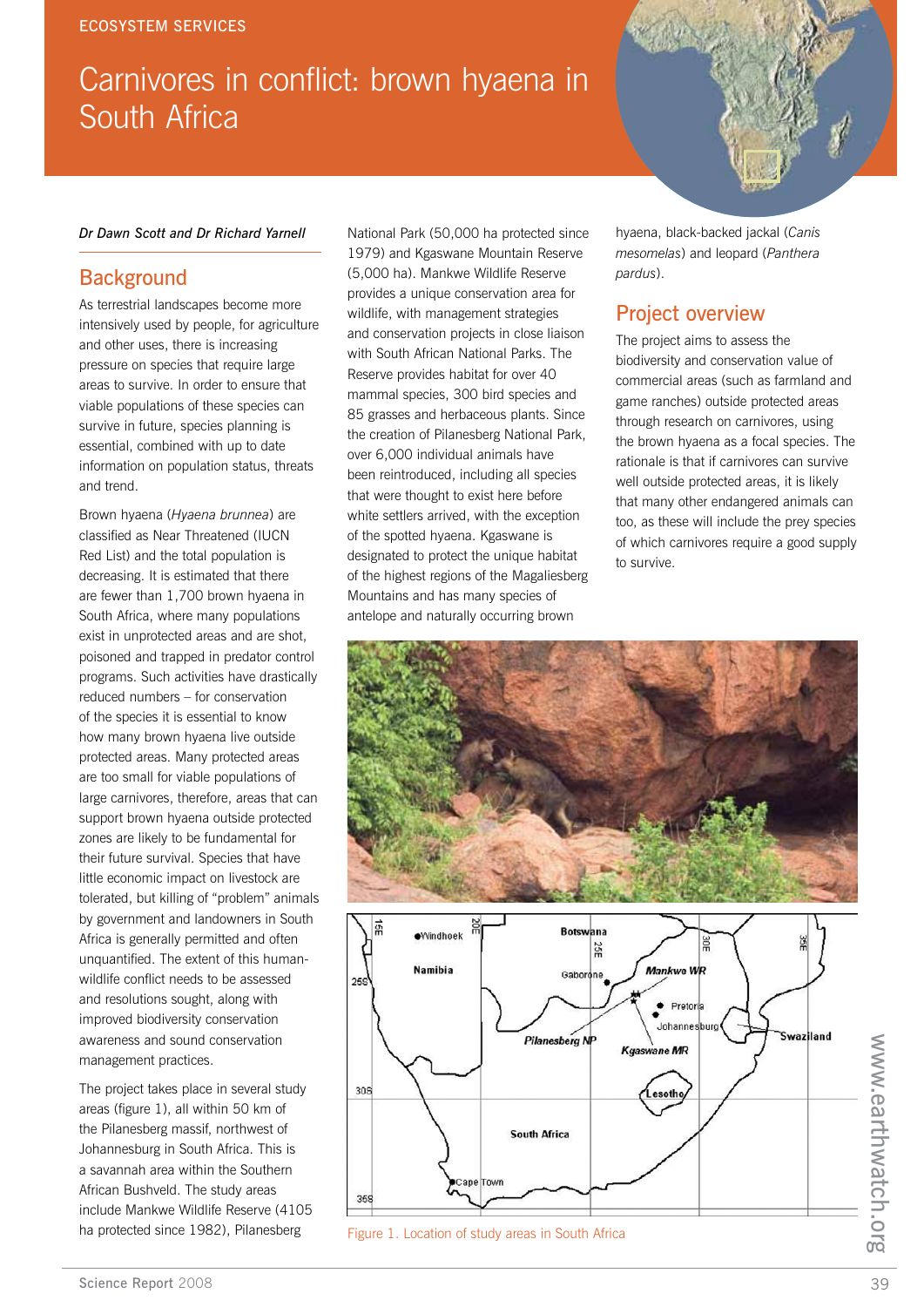

#### Project objectives:

- Design suitable survey methods for brown hyaena populations.
- Assess and compare brown hyaena presence, abundance, density, diet and habitat use within areas of different levels of protection and land use.
- Determine actual and perceived brown hyaena threats to livestock and the extent of 'control'.
- Quantify brown hyaena density in northwest province and determining source/sink areas.
- Genetic analysis to investigate consequences of isolation inside and outside protected areas.
- Promote human-wildlife coexistence through training, educational support, and publicity,

The project has received Earthwatch support since 2006. Volunteers assist with data collection on carnivore and prey



densities, distribution and ecology. They participate in direct observation, line transect, radial call-in (playing recordings of animal calls to attract hyaenas) and spoor based field sign surveys. In 2008 volunteers also helped anti-poaching patrols to locate snares and assisted with fire and game management.

Increasing knowledge on status, threats, and the effectiveness of management interventions for species conservation and protected area management is a key goal of Earthwatch's Ecosystem Services Research Area.

## Outcomes and actions

In 2008 the project recorded 615 hyaena latrines and carried out 46 callins resulting in sightings of nine brown hyaena, 22 lions, 30 jackals and one caracal. To assess nocturnal activity the team completed 270 km of night spotlighting and 45 camera trap nights at Mankwe. The project took a step forward by collaring another brown hyaena in Pilanesberg, bringing the total to three. The hyaena was tracked for four months and alongside diet data, the results will inform investigations of habitat use and ranging behaviour. Collars have also been fitted to hyaena at Madikwe and other game reserves, with data collection ongoing. The project has obtained funding for six more collars to be fitted in 2009 that will provide further data on habitat use, ranges and ecology.

DNA analysis is being carried out on 90 samples collected. The aim is to refine the technique for brown hyaena, as to date there are no specific markers for the species. A second aim is to see whether DNA can be obtained from samples other than blood and tissue, i.e. hair or faeces. The data should reveal much about the genetic variability of the animals inside and outside protected areas, which is important to ensure they do not become genetically isolated. It will also produce information on population viability inside protected areas, and whether or not action to improve this is necessary to ensure long term survival.

Using data from a range of sources, the project has been involved with gathering presence/absence data from approximately 150 sites across the